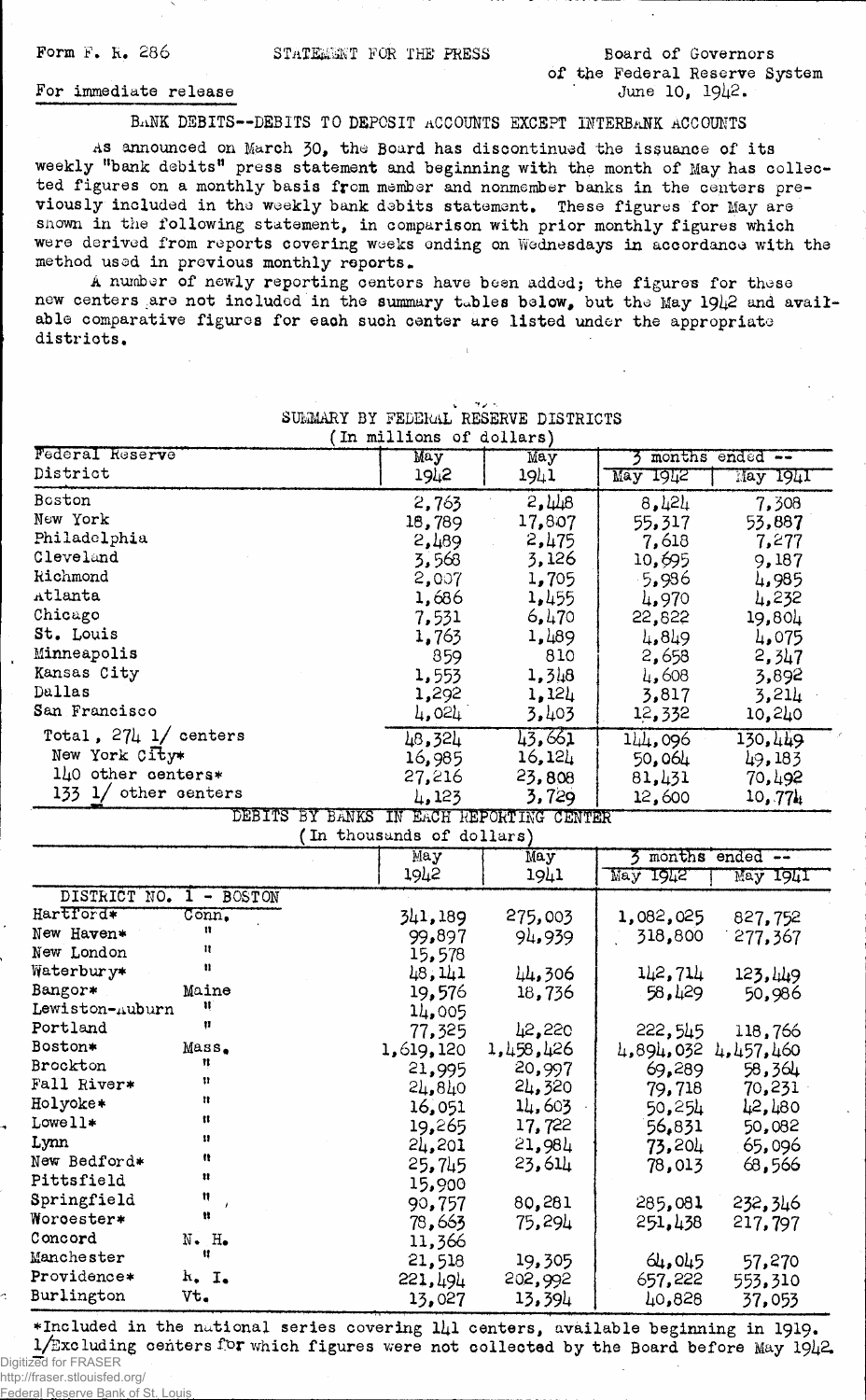Form F. R. 286-a

DEBITS BY BAMES IN EACH REPORTING CENTER (In thousands of dollars)

|                           |                               | May                    | Lay                | 3 months onded--     |                          |
|---------------------------|-------------------------------|------------------------|--------------------|----------------------|--------------------------|
|                           |                               | 19!2                   | 1941               | Lay 1942             | May 1941                 |
| DISTRICT NO. 2 - NEW YORK |                               |                        |                    |                      |                          |
| Bridgeport                | Conn.                         | 99,452                 |                    |                      |                          |
| Stamford                  | Ħ                             | 25,258                 | 27,201             | 80,817               | 73,749                   |
| Jersey City <sup>1</sup>  | $N - J$ .                     | 170,873                | 175,926            | 536,017              | 496,190                  |
| Montolair                 |                               | 15,655                 | 16,969             | 18,509               | 17, 515                  |
| Newark                    | 11                            | 410,852                | 39!.,934           | 1,298,541            | 1,142,280                |
| Passaic*                  | $\mathbf{12}$                 | 63,169                 | 1.2, 593           | 178,947              | 121,493                  |
| Paterson                  | $\mathbf{r}$                  | 60,784                 |                    |                      |                          |
| Albany*                   | $\mathbb{N}$ . Y.             | 1,16,177               | 371,446            | 950,255              | 927,881                  |
| Binghamton*               | 11                            | 26,556                 | 21,156             | 80,278               | 69,979                   |
| Buffalo*                  | Ħ<br>ïŧ.                      | 323,998                | 293,109            | 966,998              | 853,346<br>53,914        |
| Elmira                    |                               | 22,545                 | 19,680             | 69,949               | 49,606                   |
| Jamestown                 | 13<br>11                      | $17, l$ <sub>102</sub> | 16,553             | 55,123               | 49,182,806               |
| New York*                 | п                             | 16,985,093             | 16,125,026         | 50,064,149<br>54,364 | 49,076                   |
| Poughkeepsie              | Ħ                             | 18, 79                 | 17,573<br>135,375  | 180,217              | 113,708                  |
| Rochester*                | n                             | 155,659<br>32,940      |                    |                      |                          |
| Schenectady               | 11                            | 91,417                 | 108, l, 37         | 322,133              | 295, LO4                 |
| Syracuse*<br>Utica        | 'n                            | 11.647                 | 38,258             | 130,788              | 104,736                  |
| DISTRICT NO.              | PHILADELPHIA<br>$3 -$         |                        |                    |                      |                          |
| Wilmington*               | $\overline{D}e\overline{1}$ , | 124,823                | 117,828            | $L_{L2}$ , $L_{37}$  | 397, 617                 |
| Atlantic City             | N. J.                         | 16,936                 |                    |                      |                          |
| Camden                    |                               | 68,693.                | 63,746             | 211,641              | 182,187                  |
| Trenton*                  |                               | 120,901                | 99,678             | 303,436              | 253,067                  |
| Allentown                 | - Ponna.                      | 32,029                 | 33,625             | 95,857               | 91,051                   |
| Altoona*                  | Ħ                             | 12,218                 | 12,703             | 78,450               | 37,053                   |
| Bethlehem                 | π                             | 25,190                 |                    |                      |                          |
| Chester*                  | Ħ                             | 29,979                 | 20,225             | 86,690               | 55,971                   |
| Harrisburg                | Ħ                             | 50,632                 | 48,819             | 166,323              | 145,573                  |
| Hazleton                  | 11                            | 12,039                 | 10,915             | 36,513               | 32,966                   |
| Johnstown                 | Π.                            | 20, 911                | 19,601             | 63,390               | 56,573                   |
| Lancaster*                | Ħ<br>Ħ                        | 32,675                 | 29,935             | 111,380              | 96,469<br>26,658         |
| Lebanon                   | 11                            | 9,315                  | 8,609<br>13,456    | 29,293<br>L2,336     | 37,532                   |
| Norristown                | n                             | 11,061<br>1,781,531    | 1,820,825          | 5.415.244            | 5,366,761                |
| Philadelphia*             | Ħ                             | 1.7,991                | 49,644             | 138,812              | 140,675                  |
| Reading<br>Scranton*      | Ħ.                            | 19,812                 | 16, 913            | 154,881              | 136,737                  |
| Wilkes-Barre*             | 11                            | 28,525                 | 26,992             | 86,593               | 78,616                   |
| Williamsport*             | 11                            | 16,568                 | 15,938             | 49,318               | 43,829                   |
| York*                     | 12                            | 36,536                 | 33,138             | 111,491              | 92,403                   |
|                           | DISTRICT NO. 4 - CLEVELAND    |                        |                    |                      |                          |
| Covington-Nowport Ky.     |                               | 17,1/2                 |                    |                      |                          |
| Lexington*                |                               | 23,303                 | 21,053             | 66,390               | 62,449                   |
| Akron*                    | Ohio                          | 119,959                | 95,529             | 352,193              | 265,711                  |
| Canton                    | n<br>Ħ                        | 60, 193                | 55,531             | 182,237              | 150, 454                 |
| Cincinnati                | Ħ                             | $k \in 7$ ,041         | 431, 352           | 1,498,988            | 1, 274, 982<br>2,122,512 |
| Cleveland*                | n                             | 9!1,921                | 871,686<br>221,577 | 2,836,214<br>752,763 | 672,169                  |
| Columbus*                 | 12                            | 271,286<br>105,780     | 97,500             | 328,988              | 292,878                  |
| Dayton*<br>Hamilton       | Ħ                             | 10,015                 | 17,370             | 54,083               | 46,200                   |
| Lima                      | Ħ                             | 18,286                 | 17,702             | .59,709              | 53, 243                  |
| Lorain                    | Ħ                             | 7,085                  | 7,210              | 20,550               | 20,127                   |
| Mansfield                 | n                             | 16,043                 |                    |                      |                          |
| Middletown                | 12                            | 19,041                 | 16,613             | 56,209               | 46,787                   |
| Portsmouth                | n                             | 9,757                  |                    |                      |                          |
| Springfield*              | Ħ                             | 24,871                 | 23,037             | $7l_1, l_1 l_1$      | 67, 117                  |
| $\cdot$ Steubenville      | Ħ                             | 11,587                 | 12,218             | 35,103               | 34,652                   |
| $\cdot$ Toledo*           | n                             | 193,023                | 165,138            | 593,273              | 478,826.                 |
| Marron                    | Ħ                             | 18,666                 | 16,237             | 57,693               | 46,946                   |
| Youngstown*               | 13                            | $70, l_{1}10$          | 67,625             | 212,385              | 197,077                  |
| Zanesville                | Ħ                             | 10,470                 | 10,701             | 32,063               | 30,194                   |

1/Includes most of the banks in center formerly called "Northern New Jersey Clear-<br>Digitized for FRASHAC House Association".<br>http://fraser.stlouisfed.org/<br>Federal Reserve B<u>ank of</u> St. Louis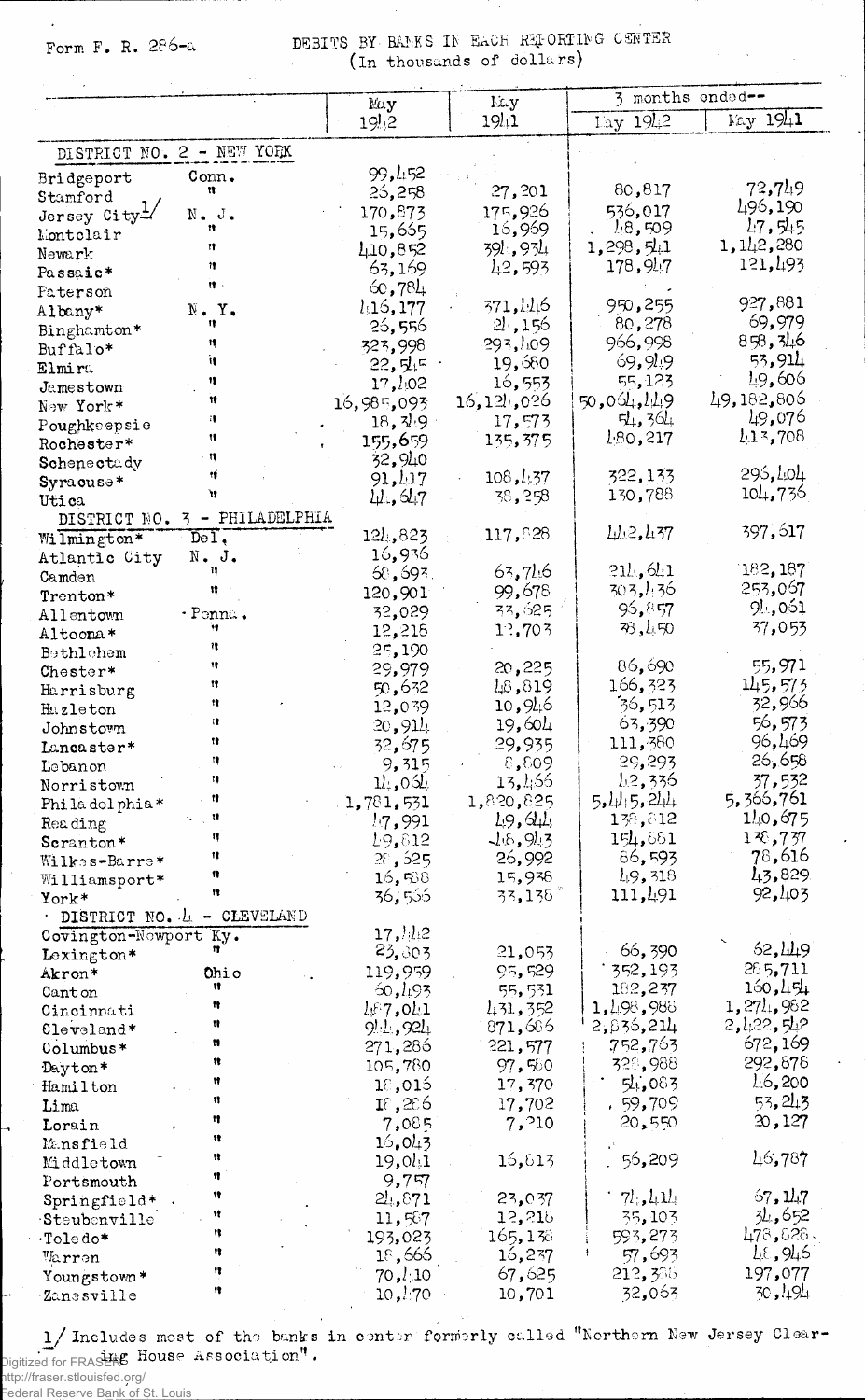Form F. R. 286-b DEBITS BY BANKS IN FACH REFORTING CENTER<br>(In thousands of dollars)

 $\hat{\mathcal{A}}$ 

|                                  |                            | May                              | tin chousands of dollars,<br><b>l</b> ay | 3 months ended--  |                                  |
|----------------------------------|----------------------------|----------------------------------|------------------------------------------|-------------------|----------------------------------|
|                                  |                            | 1912                             | 1941                                     | May 1942          | May 1941                         |
|                                  | DISTRICT NO. 4 - CLEVELAND | (Cont <sup>1</sup> d)            |                                          |                   |                                  |
| Butler                           | Pa <sub>o</sub><br>u       | 12,924                           | 13,432                                   | 39,665            | 37,937                           |
| Erie*                            |                            | 1.7.113                          | 10,986                                   | 111,528           | 114,830                          |
| Franklin                         | Ħ                          | $l_1, l_1$ 11                    | 4,256                                    | 13,676            | 12,311                           |
| Greensburg*<br>Homestead         | 11                         | 10,064                           | 8,828                                    | 31,065            | 26,465                           |
| Oil City*                        | Ħ                          | $l_1, l_2, l_3$                  | $l_{1}$ , 711                            | 13,670            | 12,332                           |
| Pittsburgh*                      | n                          | 12,989                           | 11,002                                   | 10, 819           | 31,600                           |
| Sharon                           | 11                         | 1,039,153<br>13,690              | 859,509<br>11,886                        | 3, 105, 491       | 2, 654, 349                      |
| Wheeling*                        | W. Va.                     | 32,067                           | 35,330                                   | 10,861<br>.95,129 | 33,585<br>102,577                |
| DISTRICT NO. 5 - RICHMOND        |                            |                                  |                                          |                   |                                  |
| Washington                       | D, C.                      | $l_{4}$ 22,58 $l_{\ddagger}$     | 358,663                                  | 1,283,523         | 1,036,731                        |
| Baltimore*                       | Md.                        | 593,473                          | 493,412                                  | 1,728,020         | 1,451,608                        |
| Cumberland                       | Ħ                          | 9,755                            | 9,352                                    | 29,811            | 27,532                           |
| Frederick                        | 11                         | 8,853                            |                                          |                   |                                  |
| Hagerstown                       | Ħ                          | 11,551                           | 11,056                                   | 45,599            | 33,375                           |
| Asheville                        | N.C.                       | 17,576                           | 16,774                                   | 54,957            | 1.8,608                          |
| Charlotte*                       | 11                         | 122,287                          | 95, 31, 3                                | 356,456           | 288,150                          |
| Durham                           | n                          | 52,052                           | 33,975                                   | 121,339           | 96,878                           |
| Greensboro                       | n                          | 23,969                           | 27,309                                   | 78,465            | 77,304                           |
| Kinston                          | 19                         | $l_{1}, l_{1}77$                 |                                          |                   |                                  |
| Raleigh*                         | Ħ                          | $\mu_{1,051}$                    | 51,214                                   | 185,171           | 160,637                          |
| Wilmington                       | 11                         | 25,946                           | 17,425                                   | 78,625            | 19.517                           |
| Wilson                           | Ħ                          | $l_{4}$ , 370                    |                                          |                   |                                  |
| Winston-Salem                    | Ħ                          | 51,496                           | 17,251                                   | 153,393           | 137,621                          |
| Charleston                       | S. C.                      | 32,374                           | 30,194                                   | 95,316            | 83,292                           |
| Columbia*                        | 11                         | 41,577                           | 42,753                                   | 130,935           | 123,077                          |
| Greenville*                      | n<br>Ħ                     | 33,059                           | 28,629                                   | 102,536           | 78,790                           |
| Spartanburg                      |                            | 18,213                           | 15,859                                   | 53,052            | 51,845                           |
| Charlottesville Va.              | 11.                        | 10, 10                           |                                          |                   |                                  |
| Danville                         | ц.                         | 10,313                           | 9,838                                    | 33,71C            | 27,603                           |
| Lynchburg                        | Ħ                          | 17,706                           | 16,959                                   | 55,923            | 50,231                           |
| Newport News<br>Norfolk*         | . 11                       | 16,456                           | 16,466                                   | 18,862            | 48,760                           |
|                                  | π                          | 101,81,2                         | 75,720                                   | 288,753           | 219,557                          |
| Portsmouth                       | 11,                        | 10,280                           | 6,833                                    | 30, 418           | 20,006                           |
| Richmond*                        | 件.                         | 225,820                          | 181, 171,                                | 657,926           | 538,983                          |
| Roanoke                          |                            | 32,957                           | 35,011                                   | 103,937           | 103,676                          |
| Bluefield                        | W. Va.<br>18               | 21,668                           |                                          |                   |                                  |
| Charleston                       | 11                         | 65,080                           | $\infty,093$                             | 199, 246          | 172, 178                         |
| Clarksburg                       | 19                         | 6,951                            |                                          |                   |                                  |
| Huntington<br>Parkersburg        | 11                         | 23,059                           | 19,732                                   | 69, 115           | 59,105                           |
| DISTRICT NO.                     |                            | 12,370                           | 12,328                                   | 37,756            | 34,739                           |
| Anniston                         | $6 - ATLANDTA$<br>Ala.     |                                  |                                          |                   |                                  |
| Birmingham*                      | П,                         | 12,593<br>157,408                |                                          |                   |                                  |
| Dothan                           | Ħ                          |                                  | 12,455                                   | 466,927           | 361,759                          |
| Gadsden                          | 19                         | 7,053                            | $-1.357$                                 | 21,307            | 12,274                           |
| Mobile*                          | Ħ                          | 7,778<br>$11\frac{1}{2}$ , 690   |                                          |                   |                                  |
| Montgomery*                      | 18                         | 34, 14                           | 60,377                                   | 306,351           | 168,152                          |
| Jacksonville*                    | Fla.                       | $12\frac{1}{2}$ , $3\frac{1}{2}$ | 31,038<br>111,215                        | 97,834            | 87, 571                          |
| Miami                            | Ħ                          | 59,470                           | 57,382                                   | 357,930           | 344,724                          |
| Orlando                          |                            | 16,167                           |                                          | 205,387           | 221,169                          |
| Pensacola*                       | 珠.                         | 15,580                           | 12,861                                   | 45,835            | 36,686                           |
| St. Petersburg                   | 11                         | 12,779                           |                                          |                   |                                  |
| Tampa*                           | Ħ                          | 55,678                           | 10,269                                   | 155,673           |                                  |
| Albany                           | Ga $_{\bullet}$            | 8,674                            | 6,753                                    | $2l_1, 8l_1$      | $12\frac{1}{2}$ , 9, 9<br>19,710 |
| Atlanta*                         | n                          | 335,071                          | 298,LO5                                  | 957,583           | 854,798                          |
| Augusta*                         | H.                         | 33,011                           | 27,988                                   | 110,146           | 79,234                           |
| Brunswick                        | n                          | 4,895                            | $l_{+}$ ,080                             | 12,772            | 10,520                           |
| Columbus                         | Ħ                          | 31,389                           | 25,916                                   | 88,569            | 74,870                           |
| Elberton                         | ч.                         | 1,582                            | 1,622                                    | 4,821             | 458                              |
| Macon*                           | $\mathfrak{m}$             | 32,202                           | 25,556                                   | 93,817            | 76,029                           |
| Newnan                           | Ħ                          | 3,178                            | 2,731                                    | 10,687            | 7,845                            |
| Savannah*                        | n                          | 1,5,839                          | 1.2,025                                  | 133,171           | 113, 198.                        |
| Valdesta                         | Ħ                          | 5,220                            | 4,608                                    | 16,956            | 13,191                           |
| http://fraser.stlouisfed.org/    |                            |                                  |                                          |                   |                                  |
| Federal Reserve Bank of St Louis |                            |                                  |                                          |                   |                                  |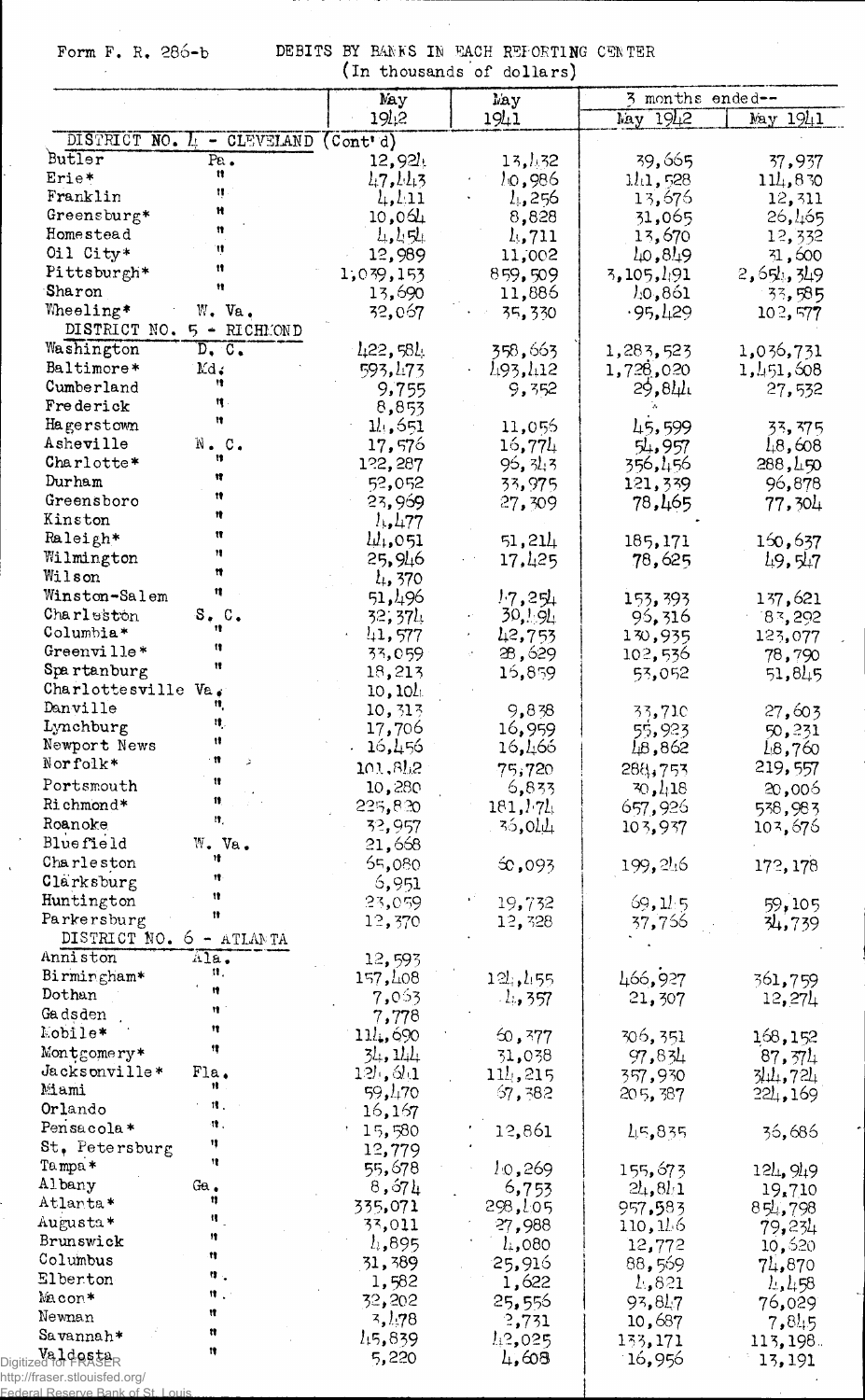## DEBITS BY BANKS IN EACH REPORTING CENTER (In thousands of dollars)  $\mathcal{L}_{\mathcal{A}}$

|                                   |           | May              | May       | $\frac{1}{2}$ months ended -- |            |
|-----------------------------------|-----------|------------------|-----------|-------------------------------|------------|
|                                   |           | 1942             | 1941      | 1912<br>May                   | May 1941   |
|                                   |           |                  |           |                               |            |
| DISTRICT NO. 6 - ATLANTA (Cont'd) |           |                  |           |                               |            |
|                                   |           |                  |           |                               |            |
|                                   |           |                  |           |                               |            |
| Lake Charles                      | La.       | 9,216            |           |                               |            |
| New Orleans*                      | Ħ         | 291,843          | 282,107   | 901,916                       | 815,152    |
| Hattiesburg                       | Miss.     | 10,046           | 9,972     | 31,764                        | 31.045     |
| Jackson                           | n         | 35,773           | 34,114    | 126,599                       | 99,516     |
| Meridian                          | n         | 18,060           | 16,573    | 52,355                        | 47,541     |
| Vicksburg*                        | 11        | 11,886           | 7,833     | 32,383                        | 23,582     |
| Chattanooga*                      | Tenn.     | 74,361           | 57,252    | 214,894                       | 163,852    |
| Knoxville*                        | n         | 41,887           | 38,776    | 129,925                       | 111,234    |
| Nashville*                        |           | 132,296          | 114, 114  | 369,522                       | 325,563    |
|                                   |           |                  |           |                               |            |
| DISTRICT NO. 7 - CHICAGO          |           |                  |           |                               |            |
| Aurora                            | 111.      | 16,639           | 15,329    | 48,425                        | $\mu$ ,811 |
| Bloomington*                      | Ħ         | 16,662           | 14,752    | 50,977                        | 44,262     |
| Champaign-Urbana                  | 11        | 17,398           | 17,586    | 54,054                        | 53,233     |
| Chicago*                          | 11        | 4,194,048        | 3,489,191 | 12,717,196                    | 11,040,805 |
| Danville                          | 11        | 13,430           | 12,656    | 39,270                        | 35,830     |
| Decatur*                          | Ħ         | 26,084           | 23,794    | $81,625$ .                    | 71,280     |
| Elgin                             | Ħ         | 9,185            | 10,911    | 30,620                        | 29,930     |
| Joliet                            | Ħ         | 31,177           |           |                               |            |
| Moline                            | π         | 13,071           | 11,983    | 37,170                        | 32,906     |
| Peoria*                           | 11        | 73,433           | 81,624    | 241,200                       | 225,070    |
| Rockford*                         | Ħ         | 43,954           | 38,089    | 136,674                       | 114,208    |
| Springfield                       | Ħ         | 31,564           | 30,882    | 97,494                        | 90,720     |
| Fort Wayne*                       | Ind.<br>Ħ | 51,508           | 44,445    | 151,936                       | 122,940    |
| Gary                              | 11        | 24,422           | 25,198    | 72,116                        | 66,872     |
| Hammond                           | Ħ         | 12,562           | 12,832    | 37,109                        | 34,803     |
| Indianapolis*                     | Ħ         | 337,192          | 271,133   | 982,671                       | 803,391    |
| Lafayette                         | 11        | 13,481           |           |                               |            |
| Muncie                            | Ħ         | 20,257<br>58,821 | 54,427.   | 185,236                       | 163,830    |
| South Bend*<br>Terre Haute        | Ħ         | 30,438           | 29,545    | 93,146                        | 81,573     |
|                                   | Iowa      | 13,199           |           |                               |            |
| Bur lington<br>Cedar Rapids*      | n         | 35,829           | 32,677    | 110,082                       | 95,407     |
| Clinton                           | Ħ         | 8,416            | 7,672     | 26,219                        | 22,720     |
| Davenport*                        | 11        | 27,779           | 26,847    | 86,270                        | 81,847     |
| Des Moines*                       | Ħ         | 124,615          | 107,669   | 402,288                       | 341,582    |
| Dubuque*                          | Ħ         | 12,383           | 12,245    | 38,685                        | 34,520     |
| Mason City                        | Ħ.        | 13,983           | 12,626    | 44,464                        | 35,284     |
| Muscatine                         | Ħ         | 4,841            | 4,575     | 14,768                        | 12,694     |
| Ottumwa                           | u         | 15,655           |           |                               |            |
| Sioux City*                       | Ħ         | 61,672           | 48,313    | 178,395                       | 133,990    |
| Waterloo*                         | n         | 25,911           | 23,176    | 86,943                        | 66,392     |

Digitized for FRASER<br>http://fraser.stlouisfed.org/<br>Federal Reserve Bank of St. Louis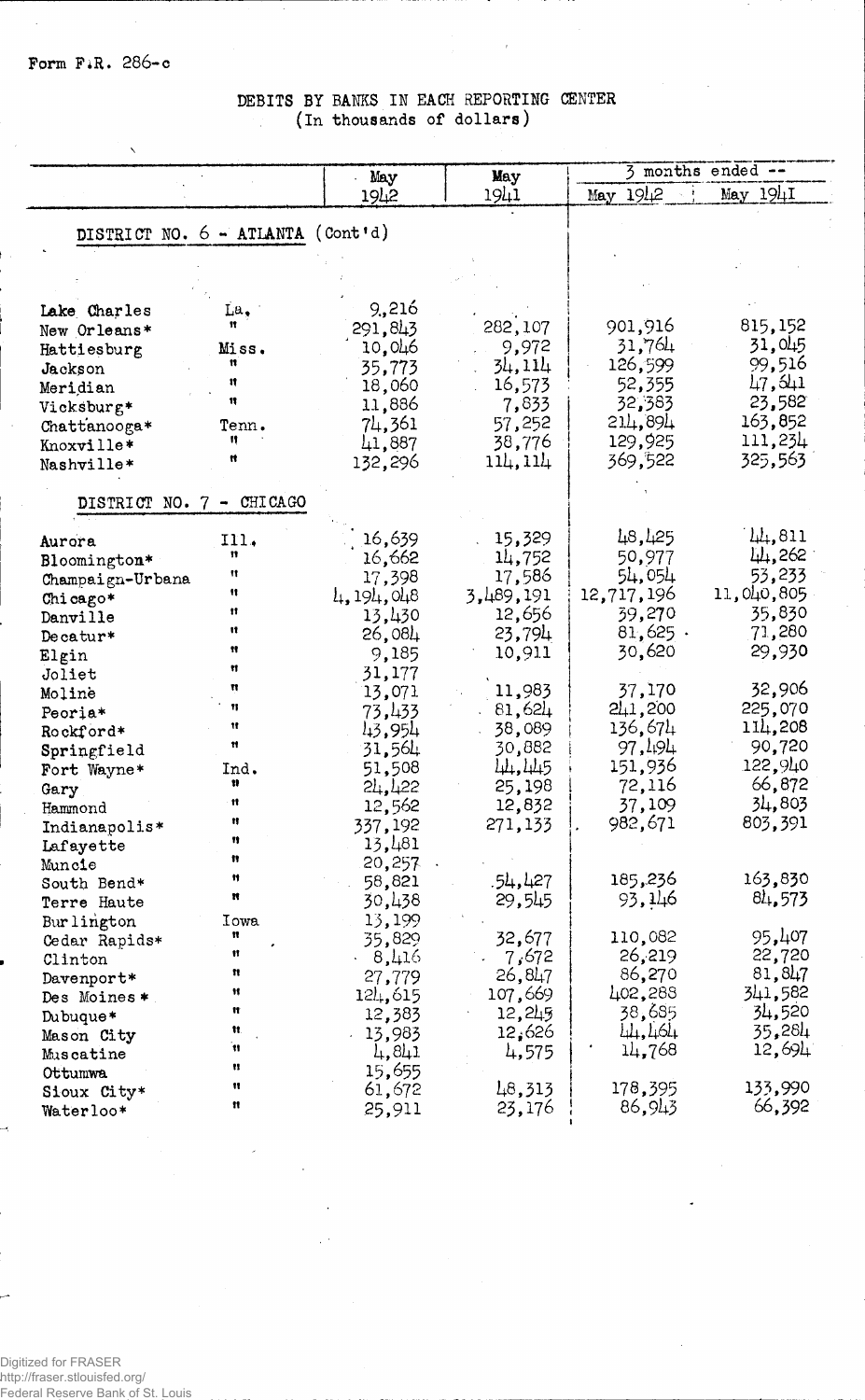## Form F. R. 286-d

## DEBITS BY BALES IN EACH REFORTING CENTER (In thousands of dollars)

| 1912<br>19!1<br>Lay 1942<br>DISTRICT NO. 7 - CHICAGO (Cont'd)<br>Adrian<br>Mich.<br>5,560<br>5,798<br>17,313<br>Ħ<br>Battle Creek<br>20,157<br>17,238<br>59,907<br>12<br>Bay City*<br>15,097<br>11,598<br>49,543<br>Ħ<br>Detroit*<br>1,529,379<br>1,373,683<br>14529,800<br>Ħ<br>Flint*<br>36,010<br>35,880<br>111,963<br>n<br>Grand Rapids*<br>69,679<br>70,228<br>212,800<br>e fil<br>n<br>Jackson<br>$-23, 343$<br>20,557<br>70, 211<br>17<br>Kalamazoo*<br>29,403<br>70,576<br>93,500<br>Ħ<br>Lansing*<br>38,771<br>31,050<br>112, 211<br>Ħ<br>Luskegon<br>26,792<br>绯<br>Port Huron<br>12,646<br>Ħ<br>Saginaw<br>29,076<br>29, 540<br>85,231<br>Green Bay<br>Mis.<br>20,167<br>19,208<br>61,801<br>Madison<br>n<br>$l_{\downarrow}$ 2,99 $l_{\downarrow}$<br>11<br>Manitowoo<br>10,199<br>9,375<br>31,128<br>11<br>Minaukee*<br>375,437<br>319,762<br>1,216,089<br>18<br>Oshkosh<br>11,157<br>11,392<br>35,699<br>11<br>Racine<br>$2l_{\rm b}l_{\rm d}7$<br>n<br>Sheboygan<br>29,027<br>21,306<br>86,703<br>DISTRICT NO. 8 - ST. LOUIS<br>El Dorado<br>Ark.<br>7,670<br>6,311<br>22,183<br>Fort Smith<br>18,185<br>12,923<br>56,782<br>Ħ<br>Helena<br>1,851<br>1,527<br>5,636<br>ŋ<br>Little Rock*<br>71,278<br>47,011<br>200,784<br>Ħ<br>Pine Bluff<br>21, $l_4$ न्र $\downarrow$<br>7,858<br>53,003<br>11<br>Texarkana<br>(See also Tex.)<br>1/1.863<br>3,925<br>53,493<br>East St. Louis & Nat'l<br>Stock Yards<br>111. | $\text{lay } 19 \downarrow 1$<br>16,155<br>51,020<br>1.2, 333<br>1.026,770<br>108,086<br>20!.876<br>60,165<br>88,052<br>90,742<br>85,866<br>56,362<br>26,713<br>967,810<br>32,914 |
|---------------------------------------------------------------------------------------------------------------------------------------------------------------------------------------------------------------------------------------------------------------------------------------------------------------------------------------------------------------------------------------------------------------------------------------------------------------------------------------------------------------------------------------------------------------------------------------------------------------------------------------------------------------------------------------------------------------------------------------------------------------------------------------------------------------------------------------------------------------------------------------------------------------------------------------------------------------------------------------------------------------------------------------------------------------------------------------------------------------------------------------------------------------------------------------------------------------------------------------------------------------------------------------------------------------------------------------------------------------------------------------------------------------------------------|-----------------------------------------------------------------------------------------------------------------------------------------------------------------------------------|
|                                                                                                                                                                                                                                                                                                                                                                                                                                                                                                                                                                                                                                                                                                                                                                                                                                                                                                                                                                                                                                                                                                                                                                                                                                                                                                                                                                                                                                 |                                                                                                                                                                                   |
|                                                                                                                                                                                                                                                                                                                                                                                                                                                                                                                                                                                                                                                                                                                                                                                                                                                                                                                                                                                                                                                                                                                                                                                                                                                                                                                                                                                                                                 |                                                                                                                                                                                   |
|                                                                                                                                                                                                                                                                                                                                                                                                                                                                                                                                                                                                                                                                                                                                                                                                                                                                                                                                                                                                                                                                                                                                                                                                                                                                                                                                                                                                                                 |                                                                                                                                                                                   |
|                                                                                                                                                                                                                                                                                                                                                                                                                                                                                                                                                                                                                                                                                                                                                                                                                                                                                                                                                                                                                                                                                                                                                                                                                                                                                                                                                                                                                                 |                                                                                                                                                                                   |
|                                                                                                                                                                                                                                                                                                                                                                                                                                                                                                                                                                                                                                                                                                                                                                                                                                                                                                                                                                                                                                                                                                                                                                                                                                                                                                                                                                                                                                 |                                                                                                                                                                                   |
|                                                                                                                                                                                                                                                                                                                                                                                                                                                                                                                                                                                                                                                                                                                                                                                                                                                                                                                                                                                                                                                                                                                                                                                                                                                                                                                                                                                                                                 |                                                                                                                                                                                   |
|                                                                                                                                                                                                                                                                                                                                                                                                                                                                                                                                                                                                                                                                                                                                                                                                                                                                                                                                                                                                                                                                                                                                                                                                                                                                                                                                                                                                                                 |                                                                                                                                                                                   |
|                                                                                                                                                                                                                                                                                                                                                                                                                                                                                                                                                                                                                                                                                                                                                                                                                                                                                                                                                                                                                                                                                                                                                                                                                                                                                                                                                                                                                                 |                                                                                                                                                                                   |
|                                                                                                                                                                                                                                                                                                                                                                                                                                                                                                                                                                                                                                                                                                                                                                                                                                                                                                                                                                                                                                                                                                                                                                                                                                                                                                                                                                                                                                 |                                                                                                                                                                                   |
|                                                                                                                                                                                                                                                                                                                                                                                                                                                                                                                                                                                                                                                                                                                                                                                                                                                                                                                                                                                                                                                                                                                                                                                                                                                                                                                                                                                                                                 |                                                                                                                                                                                   |
|                                                                                                                                                                                                                                                                                                                                                                                                                                                                                                                                                                                                                                                                                                                                                                                                                                                                                                                                                                                                                                                                                                                                                                                                                                                                                                                                                                                                                                 |                                                                                                                                                                                   |
|                                                                                                                                                                                                                                                                                                                                                                                                                                                                                                                                                                                                                                                                                                                                                                                                                                                                                                                                                                                                                                                                                                                                                                                                                                                                                                                                                                                                                                 |                                                                                                                                                                                   |
|                                                                                                                                                                                                                                                                                                                                                                                                                                                                                                                                                                                                                                                                                                                                                                                                                                                                                                                                                                                                                                                                                                                                                                                                                                                                                                                                                                                                                                 |                                                                                                                                                                                   |
|                                                                                                                                                                                                                                                                                                                                                                                                                                                                                                                                                                                                                                                                                                                                                                                                                                                                                                                                                                                                                                                                                                                                                                                                                                                                                                                                                                                                                                 |                                                                                                                                                                                   |
|                                                                                                                                                                                                                                                                                                                                                                                                                                                                                                                                                                                                                                                                                                                                                                                                                                                                                                                                                                                                                                                                                                                                                                                                                                                                                                                                                                                                                                 |                                                                                                                                                                                   |
|                                                                                                                                                                                                                                                                                                                                                                                                                                                                                                                                                                                                                                                                                                                                                                                                                                                                                                                                                                                                                                                                                                                                                                                                                                                                                                                                                                                                                                 |                                                                                                                                                                                   |
|                                                                                                                                                                                                                                                                                                                                                                                                                                                                                                                                                                                                                                                                                                                                                                                                                                                                                                                                                                                                                                                                                                                                                                                                                                                                                                                                                                                                                                 |                                                                                                                                                                                   |
|                                                                                                                                                                                                                                                                                                                                                                                                                                                                                                                                                                                                                                                                                                                                                                                                                                                                                                                                                                                                                                                                                                                                                                                                                                                                                                                                                                                                                                 |                                                                                                                                                                                   |
|                                                                                                                                                                                                                                                                                                                                                                                                                                                                                                                                                                                                                                                                                                                                                                                                                                                                                                                                                                                                                                                                                                                                                                                                                                                                                                                                                                                                                                 |                                                                                                                                                                                   |
|                                                                                                                                                                                                                                                                                                                                                                                                                                                                                                                                                                                                                                                                                                                                                                                                                                                                                                                                                                                                                                                                                                                                                                                                                                                                                                                                                                                                                                 |                                                                                                                                                                                   |
|                                                                                                                                                                                                                                                                                                                                                                                                                                                                                                                                                                                                                                                                                                                                                                                                                                                                                                                                                                                                                                                                                                                                                                                                                                                                                                                                                                                                                                 | 62,302                                                                                                                                                                            |
|                                                                                                                                                                                                                                                                                                                                                                                                                                                                                                                                                                                                                                                                                                                                                                                                                                                                                                                                                                                                                                                                                                                                                                                                                                                                                                                                                                                                                                 |                                                                                                                                                                                   |
|                                                                                                                                                                                                                                                                                                                                                                                                                                                                                                                                                                                                                                                                                                                                                                                                                                                                                                                                                                                                                                                                                                                                                                                                                                                                                                                                                                                                                                 | 18,081                                                                                                                                                                            |
|                                                                                                                                                                                                                                                                                                                                                                                                                                                                                                                                                                                                                                                                                                                                                                                                                                                                                                                                                                                                                                                                                                                                                                                                                                                                                                                                                                                                                                 | 39,854                                                                                                                                                                            |
|                                                                                                                                                                                                                                                                                                                                                                                                                                                                                                                                                                                                                                                                                                                                                                                                                                                                                                                                                                                                                                                                                                                                                                                                                                                                                                                                                                                                                                 | 5,193                                                                                                                                                                             |
|                                                                                                                                                                                                                                                                                                                                                                                                                                                                                                                                                                                                                                                                                                                                                                                                                                                                                                                                                                                                                                                                                                                                                                                                                                                                                                                                                                                                                                 | 156,746                                                                                                                                                                           |
|                                                                                                                                                                                                                                                                                                                                                                                                                                                                                                                                                                                                                                                                                                                                                                                                                                                                                                                                                                                                                                                                                                                                                                                                                                                                                                                                                                                                                                 | 25,801                                                                                                                                                                            |
|                                                                                                                                                                                                                                                                                                                                                                                                                                                                                                                                                                                                                                                                                                                                                                                                                                                                                                                                                                                                                                                                                                                                                                                                                                                                                                                                                                                                                                 |                                                                                                                                                                                   |
|                                                                                                                                                                                                                                                                                                                                                                                                                                                                                                                                                                                                                                                                                                                                                                                                                                                                                                                                                                                                                                                                                                                                                                                                                                                                                                                                                                                                                                 | 11,936                                                                                                                                                                            |
|                                                                                                                                                                                                                                                                                                                                                                                                                                                                                                                                                                                                                                                                                                                                                                                                                                                                                                                                                                                                                                                                                                                                                                                                                                                                                                                                                                                                                                 |                                                                                                                                                                                   |
| 70,351<br>52,566<br>300,702                                                                                                                                                                                                                                                                                                                                                                                                                                                                                                                                                                                                                                                                                                                                                                                                                                                                                                                                                                                                                                                                                                                                                                                                                                                                                                                                                                                                     | 146,540                                                                                                                                                                           |
| Ч.<br>Quincy<br>12,506<br>11,107<br>36,792                                                                                                                                                                                                                                                                                                                                                                                                                                                                                                                                                                                                                                                                                                                                                                                                                                                                                                                                                                                                                                                                                                                                                                                                                                                                                                                                                                                      | 70,968                                                                                                                                                                            |
| Evansville*<br>Ind.<br>36,181<br>11,917<br>118, 381                                                                                                                                                                                                                                                                                                                                                                                                                                                                                                                                                                                                                                                                                                                                                                                                                                                                                                                                                                                                                                                                                                                                                                                                                                                                                                                                                                             | 123,219                                                                                                                                                                           |
| Louisville*<br>Ky.<br>217,562<br>2.4,098<br>717,214                                                                                                                                                                                                                                                                                                                                                                                                                                                                                                                                                                                                                                                                                                                                                                                                                                                                                                                                                                                                                                                                                                                                                                                                                                                                                                                                                                             | 690,569                                                                                                                                                                           |
| Owensboro<br>7,589<br>22,481<br>6,465                                                                                                                                                                                                                                                                                                                                                                                                                                                                                                                                                                                                                                                                                                                                                                                                                                                                                                                                                                                                                                                                                                                                                                                                                                                                                                                                                                                           | 19,680                                                                                                                                                                            |
| Greenville<br>Miss.<br>5,555                                                                                                                                                                                                                                                                                                                                                                                                                                                                                                                                                                                                                                                                                                                                                                                                                                                                                                                                                                                                                                                                                                                                                                                                                                                                                                                                                                                                    |                                                                                                                                                                                   |
| 5,713<br>18,539<br>Cape Girardeau Mo.<br>3,946                                                                                                                                                                                                                                                                                                                                                                                                                                                                                                                                                                                                                                                                                                                                                                                                                                                                                                                                                                                                                                                                                                                                                                                                                                                                                                                                                                                  | 16,551                                                                                                                                                                            |
| n<br>Jefferson City<br>2,766                                                                                                                                                                                                                                                                                                                                                                                                                                                                                                                                                                                                                                                                                                                                                                                                                                                                                                                                                                                                                                                                                                                                                                                                                                                                                                                                                                                                    |                                                                                                                                                                                   |
| St. Louis*<br>Ħ<br>1,030,126                                                                                                                                                                                                                                                                                                                                                                                                                                                                                                                                                                                                                                                                                                                                                                                                                                                                                                                                                                                                                                                                                                                                                                                                                                                                                                                                                                                                    |                                                                                                                                                                                   |
| 839,620<br>2,645,765<br>11<br>Sedalia<br>3,069                                                                                                                                                                                                                                                                                                                                                                                                                                                                                                                                                                                                                                                                                                                                                                                                                                                                                                                                                                                                                                                                                                                                                                                                                                                                                                                                                                                  | 2,162,153                                                                                                                                                                         |
| 2,566<br>19,168<br>Ħ<br>Springfield<br>23,553                                                                                                                                                                                                                                                                                                                                                                                                                                                                                                                                                                                                                                                                                                                                                                                                                                                                                                                                                                                                                                                                                                                                                                                                                                                                                                                                                                                   | 7,297                                                                                                                                                                             |
| 21,069<br>66,555<br>Jackson<br>Tenn.<br>6,565                                                                                                                                                                                                                                                                                                                                                                                                                                                                                                                                                                                                                                                                                                                                                                                                                                                                                                                                                                                                                                                                                                                                                                                                                                                                                                                                                                                   | 56,563                                                                                                                                                                            |
| Memphis*<br>18<br>191,086                                                                                                                                                                                                                                                                                                                                                                                                                                                                                                                                                                                                                                                                                                                                                                                                                                                                                                                                                                                                                                                                                                                                                                                                                                                                                                                                                                                                       |                                                                                                                                                                                   |
| 184,567<br>620, 839                                                                                                                                                                                                                                                                                                                                                                                                                                                                                                                                                                                                                                                                                                                                                                                                                                                                                                                                                                                                                                                                                                                                                                                                                                                                                                                                                                                                             | 543,678                                                                                                                                                                           |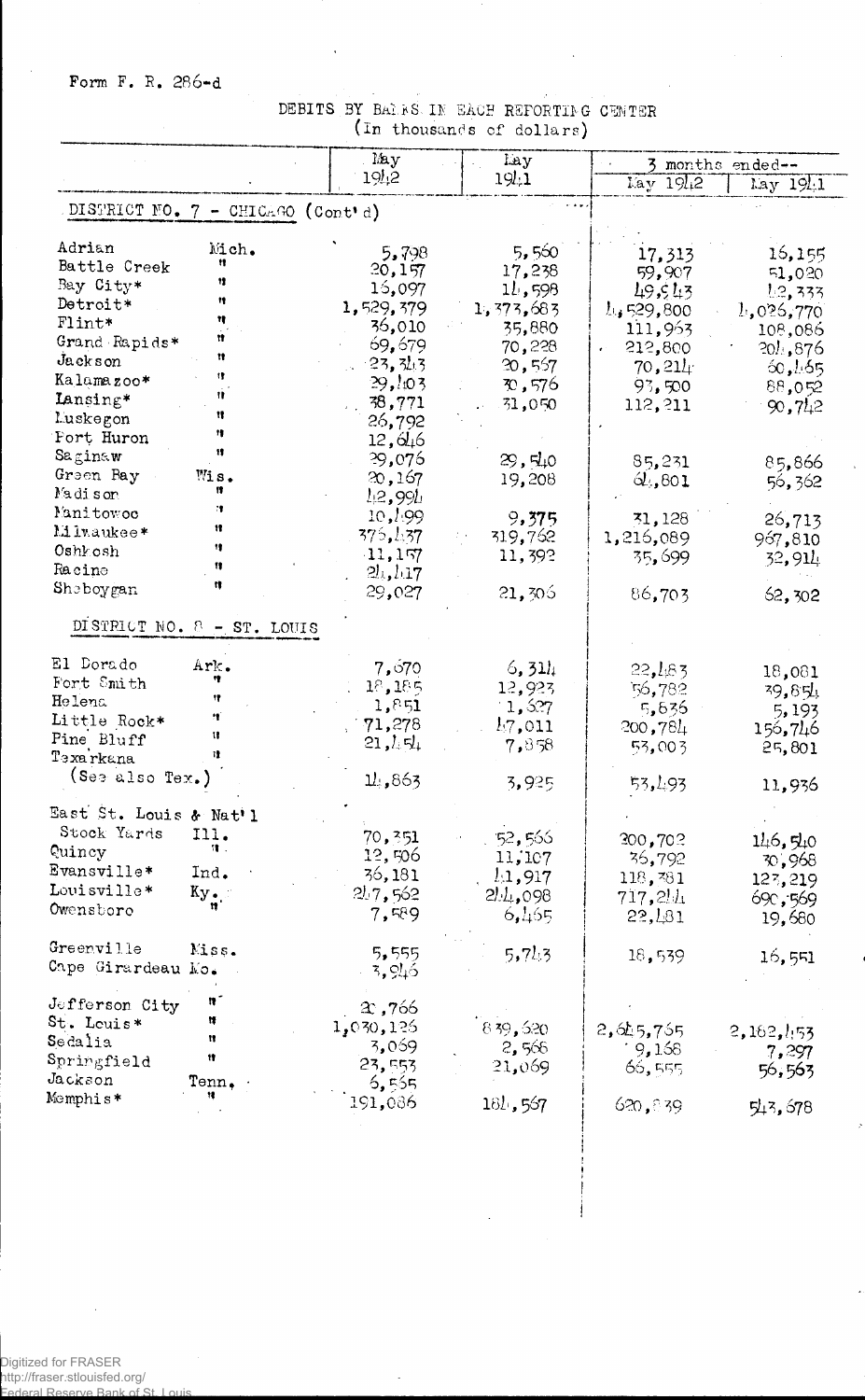|                                                                                                                                      |                                      |    | May              | May              |                              | 3 months ended -- |
|--------------------------------------------------------------------------------------------------------------------------------------|--------------------------------------|----|------------------|------------------|------------------------------|-------------------|
|                                                                                                                                      |                                      |    | .1942.           | 1941             | $\overline{\text{May }1942}$ | May 1941          |
| DISTRICT NO. 9 - MINNEAPOLIS                                                                                                         |                                      |    |                  |                  |                              |                   |
| Duluth*                                                                                                                              | $\mathbb{Min}_{\bullet}$             |    | 51,266           | 57,213           | 156,495                      | 149,046           |
| Mankato                                                                                                                              | Ħ                                    |    | 7,056            | 7,555            | . 22,582                     | 21,360            |
| Minneapolis*                                                                                                                         | Ħ                                    |    | 436,710          | 409,932          | 1,319,389                    | 1,181,327         |
| Red Wing                                                                                                                             | ĸ                                    |    | 2,548            | 2,390            | 7,363                        | 6,520             |
| Rochester                                                                                                                            | n                                    |    | 7,323            | 7,807            | 22,776                       | 23,174            |
| St. Cloud                                                                                                                            | n                                    |    | 6,408            | 5,600            | 17,391                       | 15,159            |
| St. Paul*                                                                                                                            | $\pmb{\ast}$                         |    | 207,581          | 189,649          | 661,553                      | 580,812           |
| South St. Paul                                                                                                                       | Ħ<br>Ħ                               |    | 44,273           | 33,040           | 139,724                      | 93,133            |
| Winona                                                                                                                               |                                      | ٠ć | 6,371            | 6,339            | 22,900                       | 18,927            |
| Billings*                                                                                                                            | Mont.<br>n                           |    | 11,452           | 12,862           | 37,064                       | 37,336            |
| <b>Butte</b><br>Great Falls                                                                                                          | Ħ                                    |    | 26,858           | 26,615           | 76,421                       | 72,029            |
| Helena*                                                                                                                              | u                                    |    | 13,045<br>11,220 | 16,365<br>10,979 | 39,012                       | 43,000            |
| Bismarck                                                                                                                             | $N$ . $D$ .                          |    | 18,943           |                  | 34,815                       | 34,894            |
| Dickinson                                                                                                                            | 8                                    |    | 1,649            | 15,811<br>1,401  | 53,252<br>5.450              | 47,684<br>4,544   |
| Fargo*                                                                                                                               | 11                                   |    | 22,574           | 24,072           | 74,307                       | 68,029            |
| Grand Forks*                                                                                                                         | n                                    |    | $-5.579$         | 6,513            | 19,397                       | 17,253            |
| Jamestown                                                                                                                            | Ħ                                    |    | 1,872            | 2,336            | 6,279                        | 6,042             |
| Minot                                                                                                                                | Ħ                                    |    | 5,094            | 5,168            | 15,929                       | 13,867            |
| Aberdeen*                                                                                                                            | S. D.                                |    | 6,089            | 6,094            | 19,898                       | 17,561            |
| Sioux Falls                                                                                                                          | ₩.                                   |    | 26,841           | 24,427           | 83,712                       | 67,783            |
| Eau Claire                                                                                                                           | Wis.                                 |    | 10,123           | 11,347           | 32,800                       | 33,044            |
| La Crosse                                                                                                                            | u                                    |    | 10,714           | 11,201           | 33,571                       | 33,274            |
| Superior*                                                                                                                            | Ħ                                    |    | 6,910            | 6,294            | 20,090                       | 16,904            |
| DISTRICT NO. 10 - KANSAS CITY                                                                                                        |                                      |    |                  |                  |                              |                   |
| Colorado Springs*                                                                                                                    | Colo.                                |    | 29,524           | 12,384           | 67,520                       | 43,068            |
| Denver*                                                                                                                              | 11<br>n                              |    | 205,239          | 178,049          | 610,457                      | 536,513           |
| Grand Junction                                                                                                                       | Ħ                                    |    | 3,785            | 3,754            | 11,537                       | 10,868            |
| Greeley                                                                                                                              | Ħ                                    |    | 5,578            |                  |                              |                   |
| Pueblo*                                                                                                                              |                                      |    | 15,924           | 14,867           | 47,508                       | 48,140            |
| Atohison                                                                                                                             | Kans.<br>u                           |    | 3,698            | 3,435            | 11,753                       | 9,797             |
| Emporia<br>Hutchinson                                                                                                                | $\mathbf{u}$                         |    | 4,489            | 3,765            | 12,905                       | 10,805            |
| Independence                                                                                                                         | n                                    |    | 12,343           | 12,687           | 36,973                       | 34,777            |
| Kansas City*                                                                                                                         | u                                    |    | 3,1002<br>24,076 | 3,144<br>20,050  | 9,586                        | 8,994             |
| Lawrence                                                                                                                             | Ħ                                    |    | 3,623            | 4,952            | 72,159<br>11,601             | 58,677<br>12,568  |
| Pittsburg                                                                                                                            | u                                    |    | . 5,937          | 4,172            | 17,908                       | 12,550            |
| Salina                                                                                                                               | ₩                                    |    | 10,307           | 11,827           | 31,251                       | 30,518            |
| Topeka*:                                                                                                                             | u                                    |    | 22,115           | 19,880           | 66,298                       | 60,591            |
| Wichita*                                                                                                                             | Ħ                                    |    | 83,670           | 65,045           | 258,337                      | 186,389           |
| Joplin*                                                                                                                              | Mo.                                  |    | 16,302           | 10,897           | 52,651                       | 30,760            |
| Kansas City* 1/                                                                                                                      | n                                    |    | 457,720          | 408,755          | 1,308,813                    | 1,128,140         |
| St. Joseph*                                                                                                                          | Ħ                                    |    | 37,719           | 31,206           | 112,492                      | 91,273            |
| Fremont                                                                                                                              | Neb.                                 |    | 4,082            | 3,621            | 12,423                       | 10,141            |
|                                                                                                                                      | 11                                   |    | 33,081           | 29,361           | 95,319                       |                   |
|                                                                                                                                      | ٠Ħ                                   |    | 213,486          | 172,391          | 642,483                      | 88,232            |
|                                                                                                                                      |                                      |    | 21,912           | 20,453           | 66,279                       | 506,239<br>60,452 |
|                                                                                                                                      |                                      |    | 28,905           | 28,309           | 90,416                       | 83,195            |
|                                                                                                                                      | $N_{\bullet}$ $\mathbb{N}_{\bullet}$ |    |                  |                  | 35,905                       | 35,783            |
|                                                                                                                                      | Okla.<br>Ħ                           |    |                  |                  |                              |                   |
|                                                                                                                                      | . n                                  |    | 11,765           | 13,233           |                              |                   |
|                                                                                                                                      | Ħ                                    |    | 1,556            | 1,585            | 5,093                        | 4,685             |
|                                                                                                                                      | $\mathfrak n$ ,                      |    | 13,000 2/        | 10,457           | 41,767                       | 27,825            |
|                                                                                                                                      | n                                    |    | 124,080          | 108,136          | 364,456                      | 326,883           |
|                                                                                                                                      | Ħ                                    |    | 2,467            | 2,830            | 8,423                        | 8,770             |
| Lincoln<br>Omaha*<br>Albuquerque*<br>Bartlesville*<br>Enid<br>Guthrie<br>Muskogee*<br>Oklahoma City*<br>Okmulgee<br>Tulsa*<br>Casper | Wyo.                                 |    | 157,937<br>5,433 | 146,955<br>6,918 | 497,905<br>19,665            | 416,304<br>19,677 |

 $\frac{2}{ }$  Estimated.

Digitized for FRASER<br>http://fraser.stlouisfed.org/<br><u>Fed</u>eral Reserve <u>Bank of St. Lo</u>uis

 $\overline{\phantom{a}}$